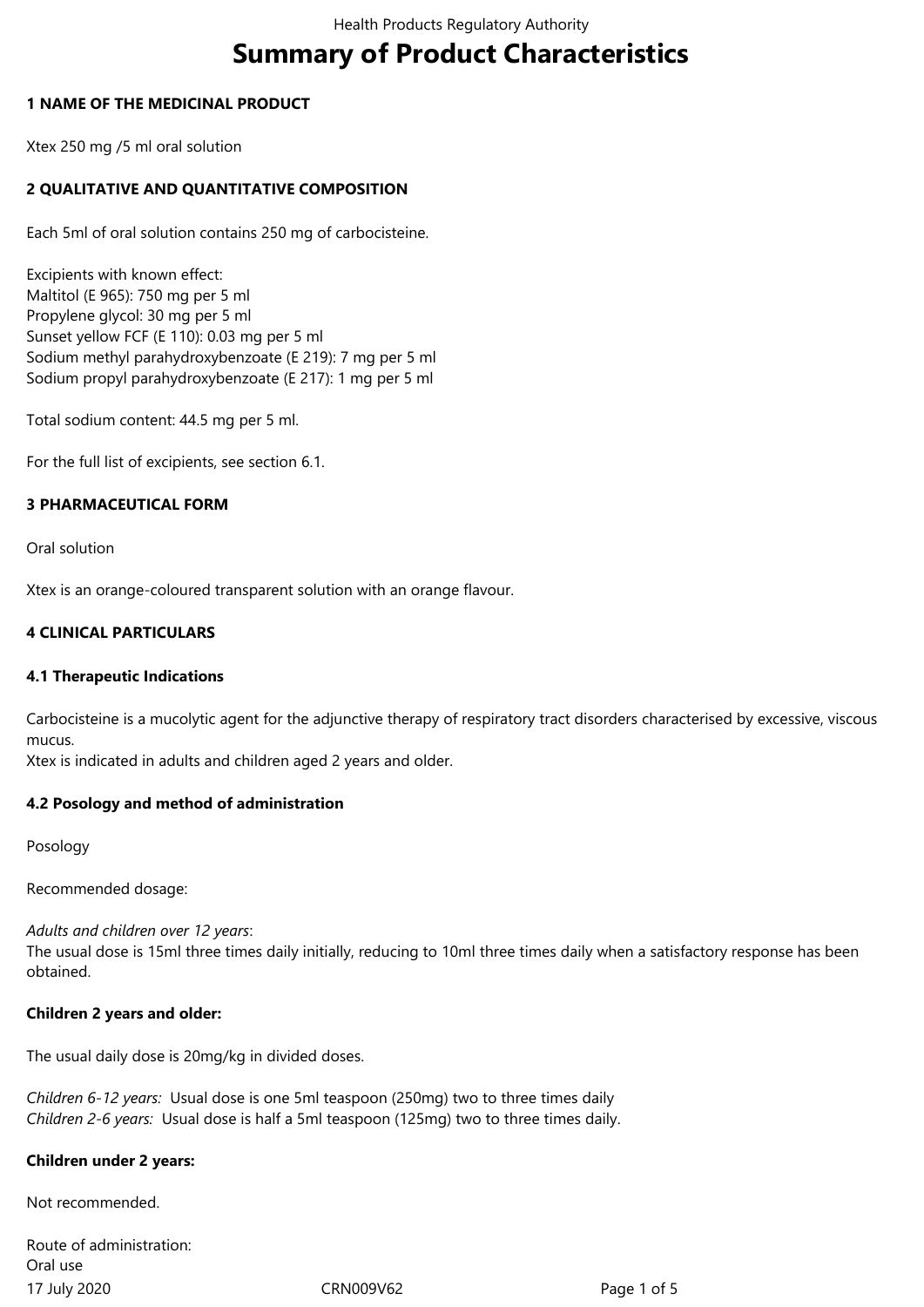Method of administration:

It is recommended to drink a glass of water after each dose and plenty of fluids during the day.

## **4.3 Contraindications**

- Hypersensitivity to the active substance carbocisteine, other cisteine related compounds, or any of the excipients listed in section 6.1
- Should not be administered in patients with active gastroduodenal ulcer

#### **4.4 Special warnings and precautions for use**

Because of the possible effect on the mucous glands of the stomach, this product should be used with caution in patients with a history of peptic ulceration.

Notes on ingredients: This medicine contains sunset yellow FCF (E 110) as an excipient. May cause allergic-type reactions.

This medicine contains sodium methyl para-hydroxybenzoate (E 219) and sodium propyl para-hydroxybenzoate (E 217). Can cause (possibly delayed) allergic reactions.

This medicine contains 44.5 mg of sodium per 5 ml, which should be considered in patients with controlled sodium diet.

This medicine contains maltitol (E 965). Patients with rare hereditary problems of fructose intolerance should not take this medicine.

#### **4.5 Interaction with other medicinal products and other forms of interactions**

Carbocisteine association with antitussives is not recommended. Simultaneous administration with an antitussive may cause inhibition of the cough reflex and may prevent the expulsion of fluidized mucus.

#### **4.6 Fertility, pregnancy and lactation**

This product should not be used during pregnancy and lactation unless considered essential by the physician.

Fertility: No data.

#### **4.7 Effects on ability to drive and use machines**

Xtex has no or negligible influence on the ability to drive and use machines.

#### **4.8 Undesirable effects**

Adverse reactions are presented in order of decreasing seriousness within each frequency. Very common (1/10) Common (1/100 <1/10) Uncommon (1/1000 <1/100) Rare (1/10000 <1/1000) Very rare (<1/10000) including isolated reports.

#### **Gastrointestinal disorders:**

Common: dyspepsia, nausea, vomiting, diarrhoea They can occur especially at high doses. In these cases it may be useful to reduce the dose. Rare: gastrointestinal haemorrhage

#### **Nervous system disorders:**

Rare: headache, dizziness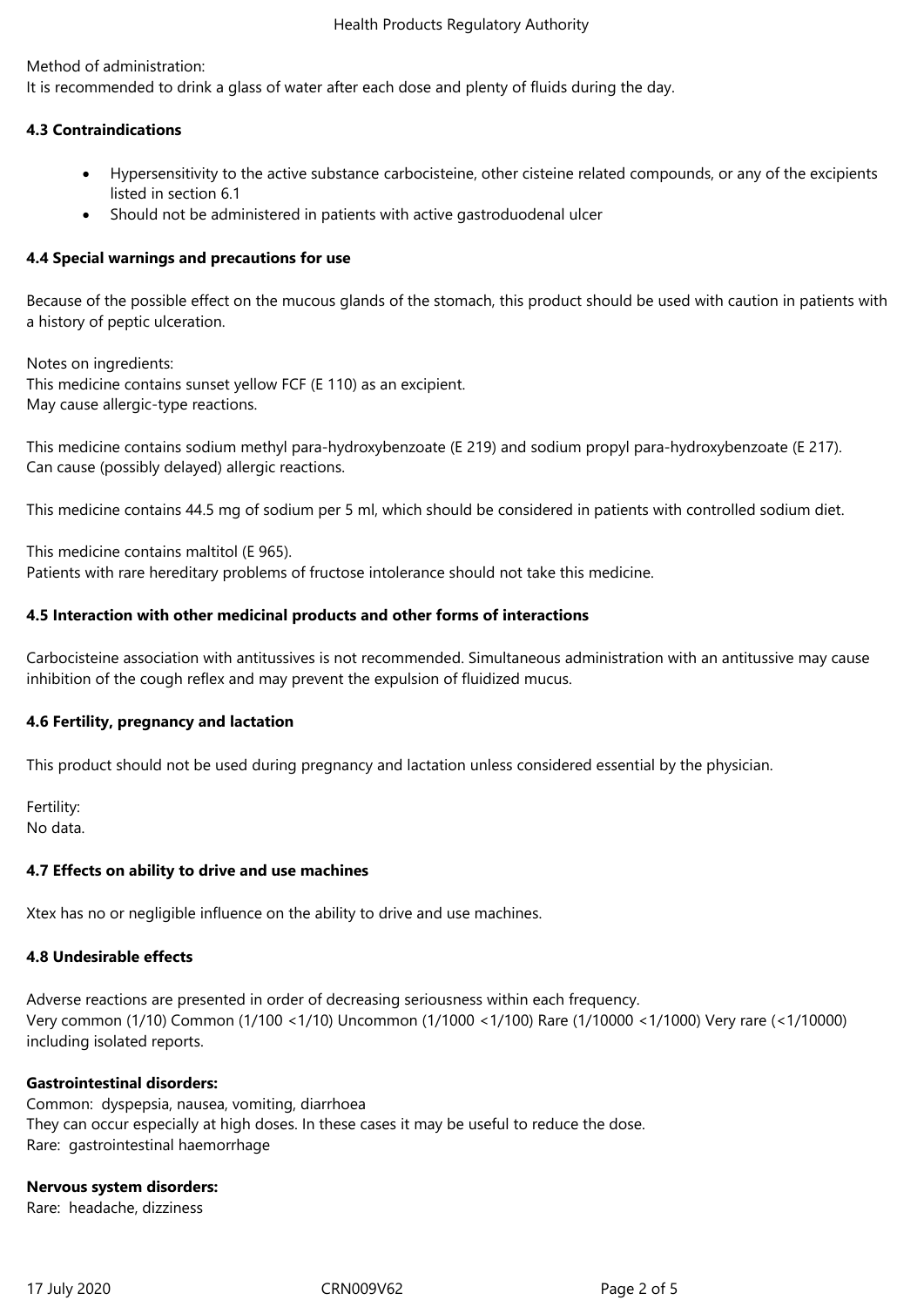#### **Skin and subcutaneous tissue disorders:**

Rare: rash, pruritus Very rare: fixed erythema

#### **Immune system disorders:**

Rare: hypersensitivity reactions Very rare: bronchospasm

#### Reporting of suspected adverse reactions

Reporting suspected adverse reactions after authorisation of the medicinal product is important. It allows continued monitoring of the benefit/risk balance of the medicinal product. Healthcare professionals are asked to report any suspected adverse reactions via HPRA Pharmacovigilance. Website: www.hpra.ie.

#### **4.9 Overdose**

In case of accidental massive ingestion, that can produce [an intensific](http://www.hpra.ie/)ation of adverse effects, mainly gastrointestinal, symptomatic treatment is recommended. Gastric lavage may be beneficial, followed by observation.

#### **5 PHARMACOLOGICAL PROPERTIES**

#### **5.1 Pharmacodynamic properties**

ATC code: R05CB03 Pharmacotherapeutic group: Preparations for cough and cold, mucolytics.

Carbocisteine (S-carboxymethyl L-cysteine) has been shown in normal and bronchitic animal models to affect the nature and amount of mucus glycoprotein which is secreted by the respiratory tract. An increase in the acid:neutral glycoprotein ratio of the mucous and a transformation of serious cells to mucous cells is known to be the initial response to irritation and will normally be followed by hypersecretion. The administration of carbocisteine to animals exposed to irritants indicates that the glycoprotein that is secreted remains normal; administration after exposure indicates that return to the normal state is accelerated.

Studies in humans have demonstrated that carbocisteine reduces goblet cell hyperplasia. Carbocisteine can therefore be demonstrated to have a role in the management of disorders characterised by abnormal mucus.

#### **5.2 Pharmacokinetic properties**

#### **Absorption**

Carbocisteine is rapidly absorbed after oral administration. Peak plasma levels are reached 1 to 1.7 hours after oral administration.

#### **Distribution**

The kinetics of the process follows a one-compartment model. Carbocisteine has affinity for lung tissue and respiratory mucus, reaching maximum concentration in the mucus at 2 hours after oral administration.

#### **Elimination**

The plasma half-life of carbocisteine is 1.33 hours. The majority disposal occurs via the kidneys within 24 hours of administration, mainly as unchanged product (80%) or metabolites produced by acetylation and sulfoxidation decarboxylation. A small fraction is excreted in the feces (0.3%) and pulmonary route.

#### **5.3 Preclinical safety data**

In acute and repeated toxicity in animals, no significant toxicity has been demonstrated using much higher than therapeutic doses. There are no references to the possible occurrence of mutagenic, carcinogenic or affecting reproductive effects.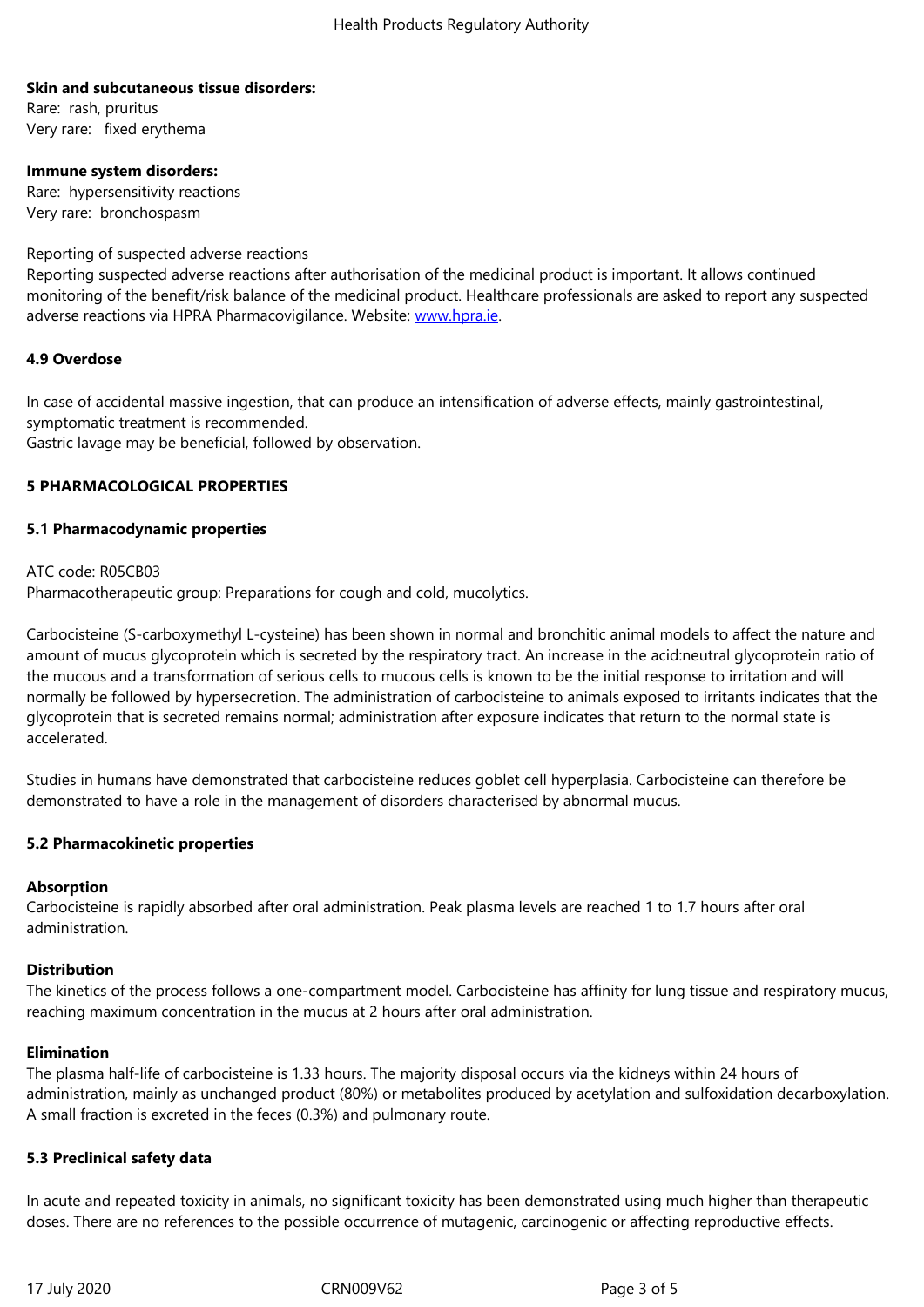#### Health Products Regulatory Authority

Preclinical safety data in literature have not revealed any relevant findings that have not been mentioned elsewhere in this SmPC.

### **6 PHARMACEUTICAL PARTICULARS**

#### **6.1 List of excipients**

Propylene Glycol (E 1520) Sodium propyl parahydroxybenzoate (E 217) Sodium saccharine Citric acid monohydrate Sodium methyl parahydroxybenzoate (E 219) Liquid maltitol (E 965) Sunset yellow FCF (E 110) Hydroxyethylcellulose Sodium citrate (E 331) Orange flavour Sodium hydroxide (E 524) Purified water

#### **6.2 Incompatibilities**

Not applicable.

#### **6.3 Shelf life**

2 Years.

This medicine should be used within 30 days after first opening.

#### **6.4 Special precautions for storage**

Do not store above 30 °C.

#### **6.5 Nature and contents of container**

Amber-coloured Class III hydrolytic glass bottles fitted with a cylindrical white aluminium cap with text on the outer rim and glazed inside with a polyethylene seal.

Each presentation comes with a dose measurement cup.

Bottle content: 200 ml of solution.

## **6.6 Special precautions for disposal and other handling**

No special requirements.

# **7 MARKETING AUTHORISATION HOLDER**

| Rowa Pharmaceuticals Limited |
|------------------------------|
| Newtown                      |
| Bantry                       |
| Co. Cork                     |
| Ireland                      |

## **8 MARKETING AUTHORISATION NUMBER**

PA0074/071/001

17 July 2020 CRN009V62 Page 4 of 5